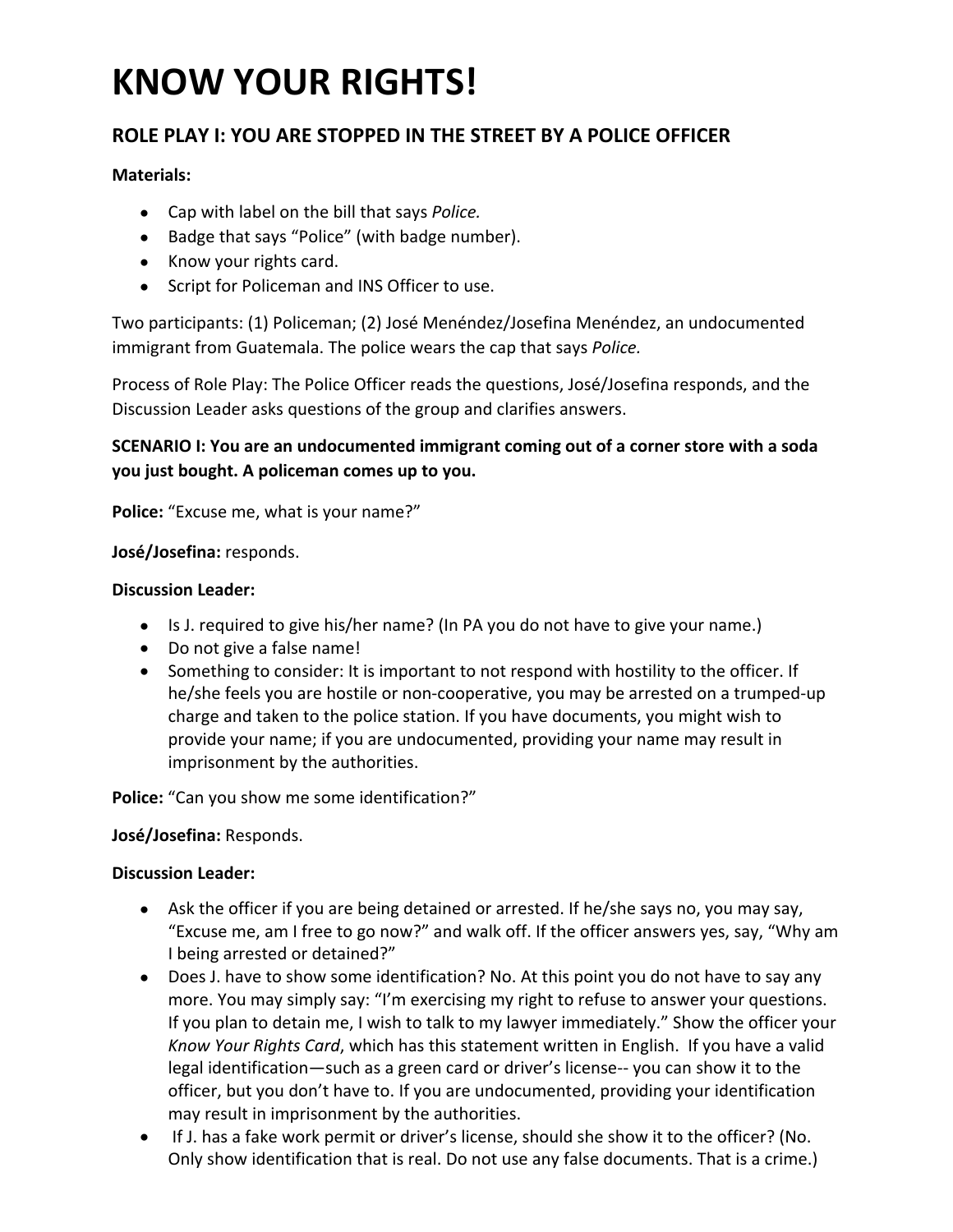- Should she show her Guatemalan Passport? (No. Do not show any papers from your country of origin. You should not even carry these papers with you.)
- Important! Do your best not to panic! This is a frightening situation, and the police will often act aggressive or threatening. Try not to be hostile, even when you feel it is unjust that you are being stopped. Acting hostile may get you arrested for resisting arrest, threatening an officer, etc., and you put yourself at risk of physical harm. Remember: in court, it's your word against the police officer's.

**Police:** "Are you an American citizen?"

#### **José/Josefina:** responds.

#### **Discussion Leader:**

- Does J. have to answer this question? (No. You may exercise your right to remain silent, as above.) Say, "I do not want to answer any questions." If you do not speak English, show the officer your *Know Your Rights card.*
- Should J. reveal his/her immigration status? (No)
- Should she say what country she is from? (No)
- Should she say how she came to the United States? (No)
- Remember: never carry false documents or documents from your country of origin with you.

**Police:** "I'm sorry, but we have to arrest you and take you to the police station."

#### **José/Josefina:** Responds

#### **Discussion Leader:**

- What should J. do?
	- o Again, ask why you are being detained or arrested.
	- o Act calm. Do not resist arrest.
	- o Ask for the officer's name and badge number.
	- o Again say that you have a right to talk to your lawyer.

#### **Now J is down at the police station:**

Police: "We just have a few forms here we'd like you to sign, just part of our normal processing procedures. It's really to protect you."

#### **José/Josefina:** Responds.

**Discussion Leader:** Is J. required to sign anything at the police station? (No. Say you will not sign anything until you have contacted your lawyer.)

Police: "We'd just like to ask you a few questions, just routine stuff."

**José/Josefina:** Responds.

**Discussion Leader:** Is J. required to answer any questions? (No. Say you are exercising your right to remain silent, and wish to talk to your lawyer.)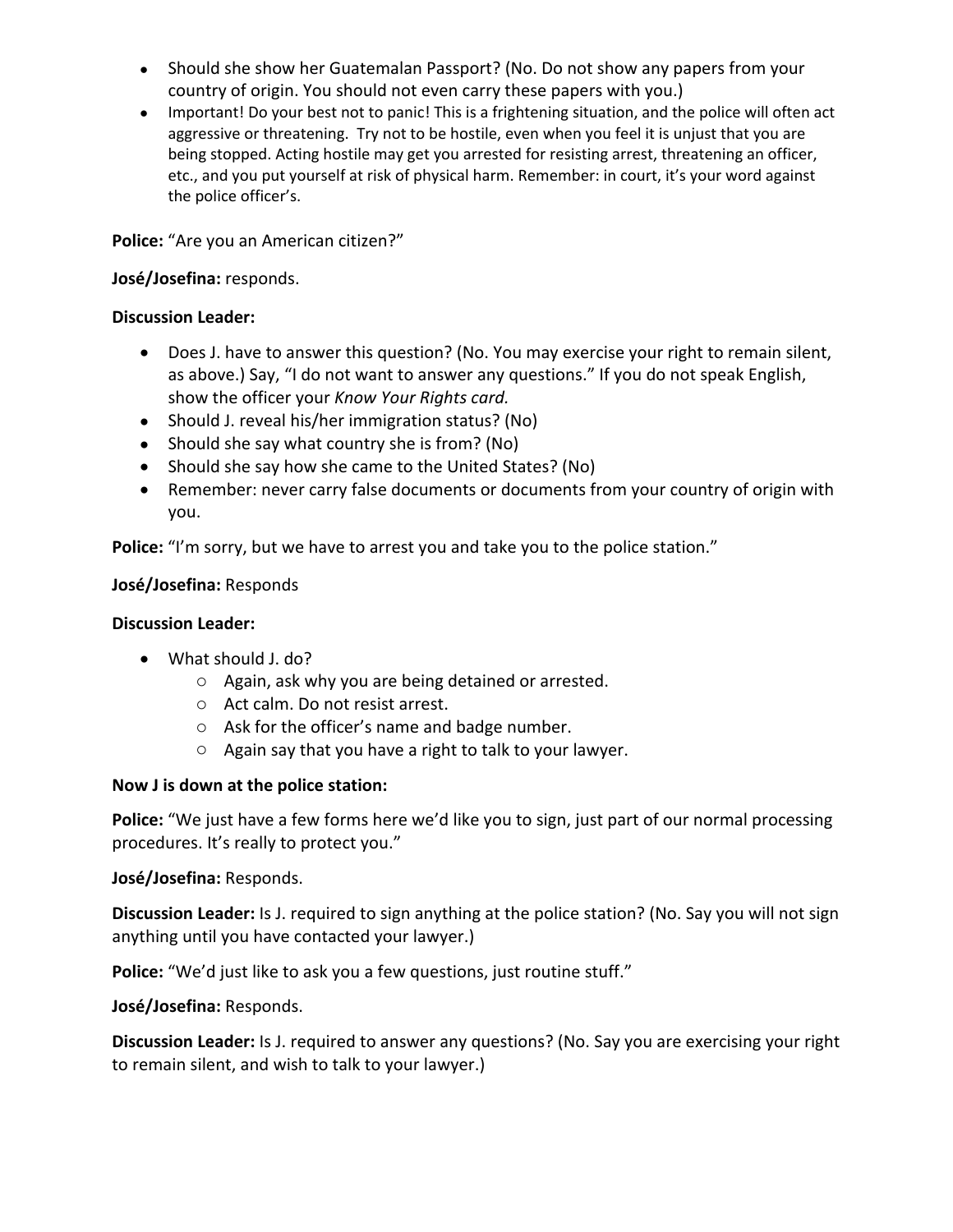# **KNOW YOUR RIGHTS!**

# **SCRIPT FOR POLICE OFFICER**

## **ROLE PLAY I: YOU ARE STOPPED IN THE STREET**

**SCENARIO I: You are an undocumented immigrant coming out of a corner store with a soda you just bought. A police officer comes up to you.**

**Police:** "Excuse me, what is your name?"

**José/Josefina:** responds.

**Police:** "Can you show me some identification?"

**José/Josefina:** Responds.

**Police:** "Are you an American citizen?"

**José/Josefina:** responds.

**Police:** "I'm sorry, but we have to arrest you and take you to the police station."

**José/Josefina:** responds.

### **Now you're at the police station:**

**Police:** "We just have a few forms here we'd like you to sign, just part of our normal processing procedures. It's really to protect you."

**José/Josefina:** Responds.

**Police:** "We'd just like to ask you a few questions, just routine stuff."

**José/Josefina:** Responds.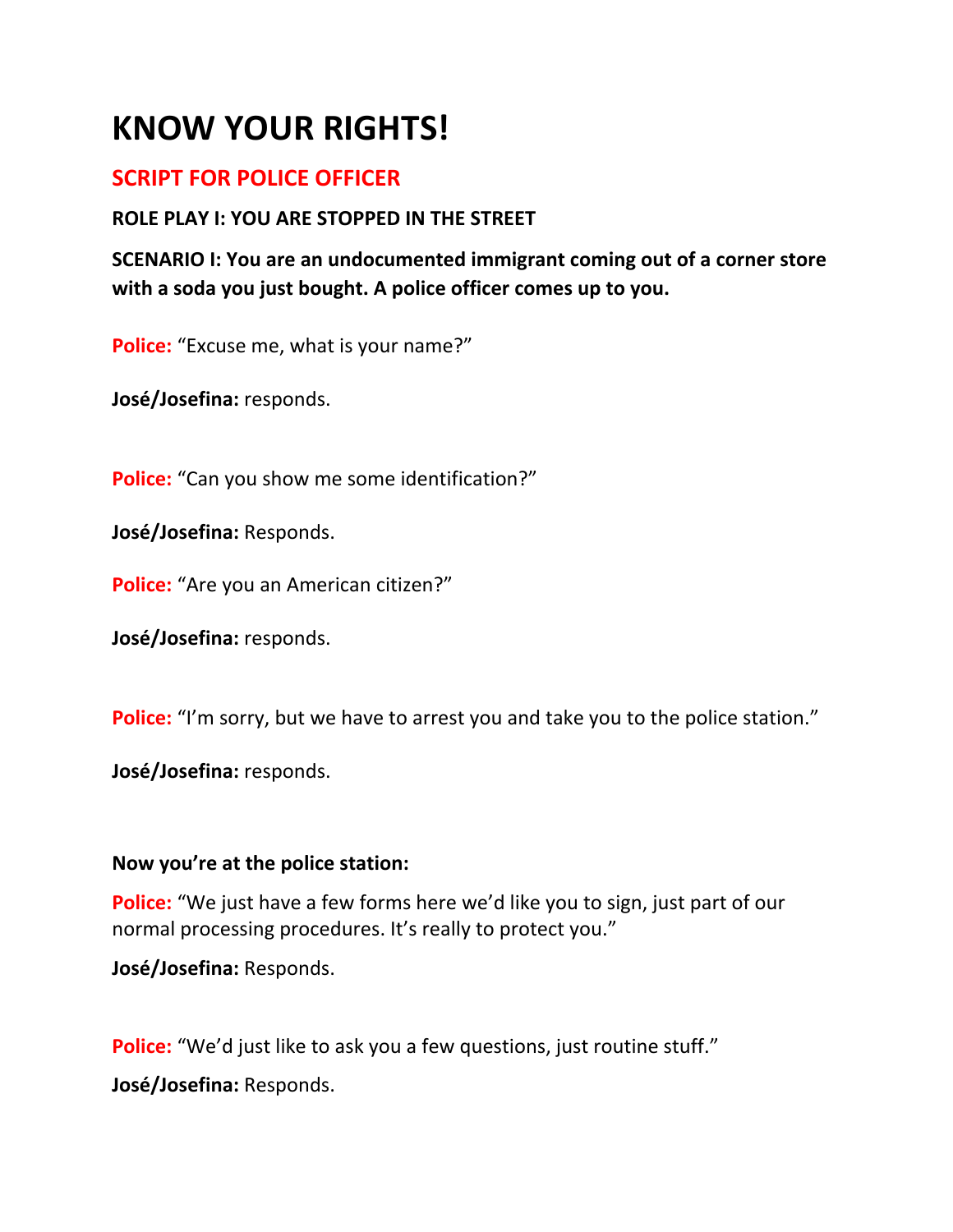## **ROLE PLAY II. AN ICE RAID ON YOUR HOUSE**

#### **Materials:**

- Cap with label on the bill that says *ICE.*
- Badge that says *ICE* (with badge number).
- *Know Your Rights* card.
- Script for ICE Officer to use.

**SCENARIO II: You are at home with your husband or wife, two children and your sister who lives with you. There is a loud knock on the door.** 

#### **Immigration: KNOCK KNOCK KNOCK!**

**José/Josefina:** Respond.

#### **Discussion Leader:**

- Should J open the door? (No. Do not open the door. Ask who it is.)
- If you open the door, Immigration may interpret it as you giving consent for them to enter your house.

**Immigration:** "This is the Police. We're looking for José Menéndez. We think some of his identity cards have been stolen, and we need your help. Is he here?"

#### **José/Josefina:** Respond.

#### **Discussion Leader:**

- Often Immigration makes up lies to try to get into your house. They may say they are the police, rather than immigration. Other excuses may be such as "We are concerned that Mr. Menéndez may be a victim of a crime, and we would like to talk with him."
- Never open the door. If you open the door, it may be considered giving the police permission to enter your home.
- Say, "I do not want to answer any of your questions."

**Immigration:** "These are the immigration authorities. We want to speak to Mr. Menéndez. KNOCK KNOCK! Please open the door and let us in so we can talk with him."

#### **José/Josefina:** Respond.

#### **Discussion Leader:**

 Unless they can show you a warrant, you do not have to let the authorities in your house. **Do Not Open the Door.**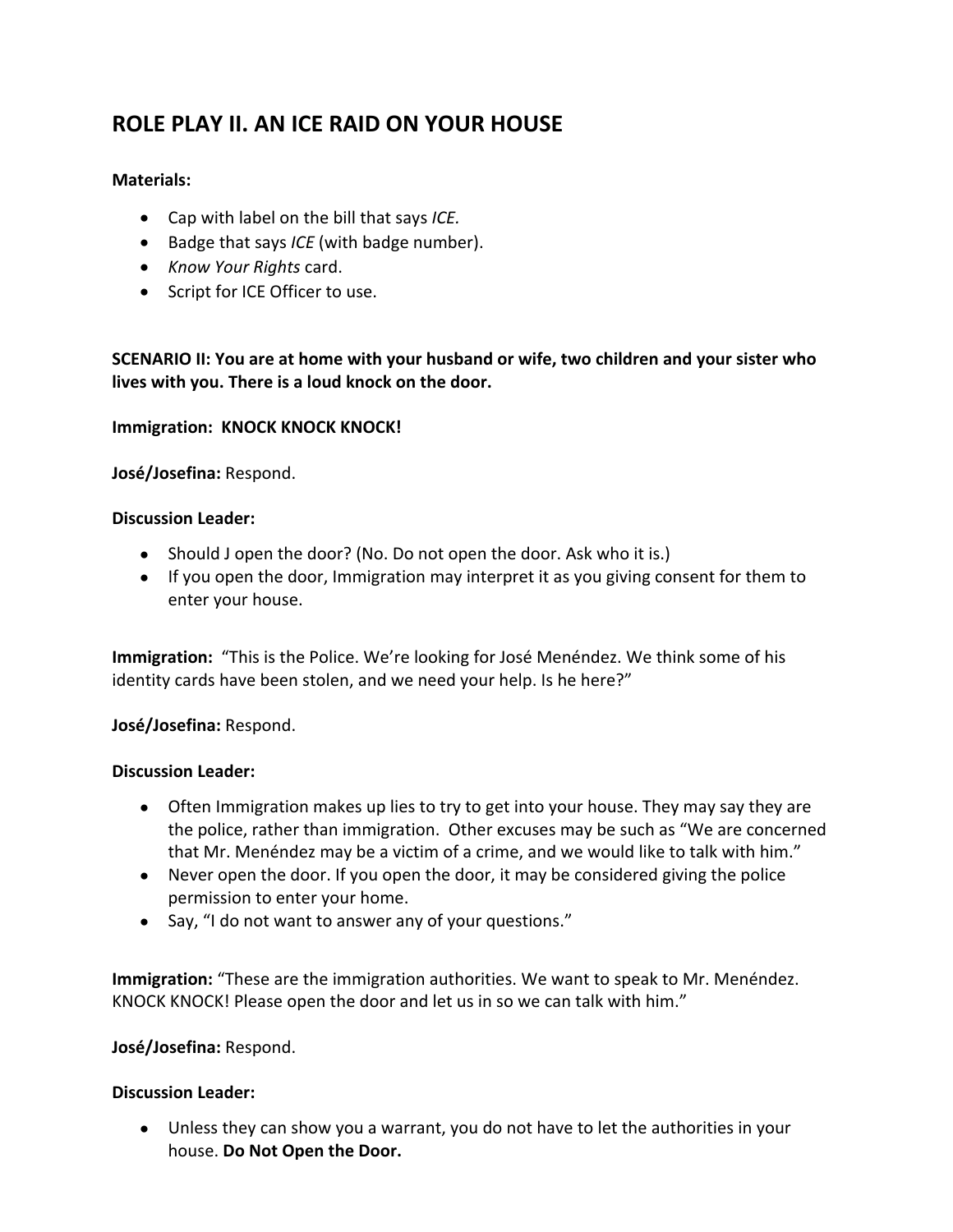• Ask, "Do you have a warrant?"

**Immigration (if they do not have a warrant):** "Warrant? No, we don't have a warrant. We just want to ask Mr. Menéndez some questions, that's all. Can he just step out into the hall for a moment?"

#### **José/Josefina:** Response.

#### **Discussion Leader:**

- Should J open the door? (No, not open the door and let the authorities in unless they have a warrant signed by the judge.)
- Say, "I do not have to let you into my house without a warrant, and I do not want to answer any questions. Can you give me your name and badge number?"

#### **Immigration (If they have a warrant):** "Yes, we have a warrant."

#### **José/Josefina: Respond.**

#### **Discussion Leader:**

- Should you open the door to get the warrant? (No. If Immigration has a warrant, do not open the door to get it. Ask them to slip the warrant under the door.)
- Check the warrant for the following information:
	- o Specifically names José Menéndez?
	- o Does it say what part of the house they may search?
	- o Is it signed by a judge (not someone from ICE)?
	- $\circ$  If they have a proper warrant, you must let them into your house.

#### **If Immigrant has a proper warrant, you legally must allow them into your house:**

**Immigration:** "We'd just like to ask you a few questions, then we'll be on our way."

#### **José/Josefina:** Respond.

#### **Discussion Leader**:

- Does J. or anyone else in the house have to answer the immigrant officer's questions, now that he shows a valid warrant? (No. You have a right to remain silent.)
- Say, "I choose to not respond to any of your questions."

**Immigration:** "Can you all show me your documents?"

#### **José/Josefina:** Respond.

#### **Discussion Leader:**

 Does J. or anyone else in the house have to show his/her documents? (No. Do not show your documents. Say, "I do not want to give you my documents.")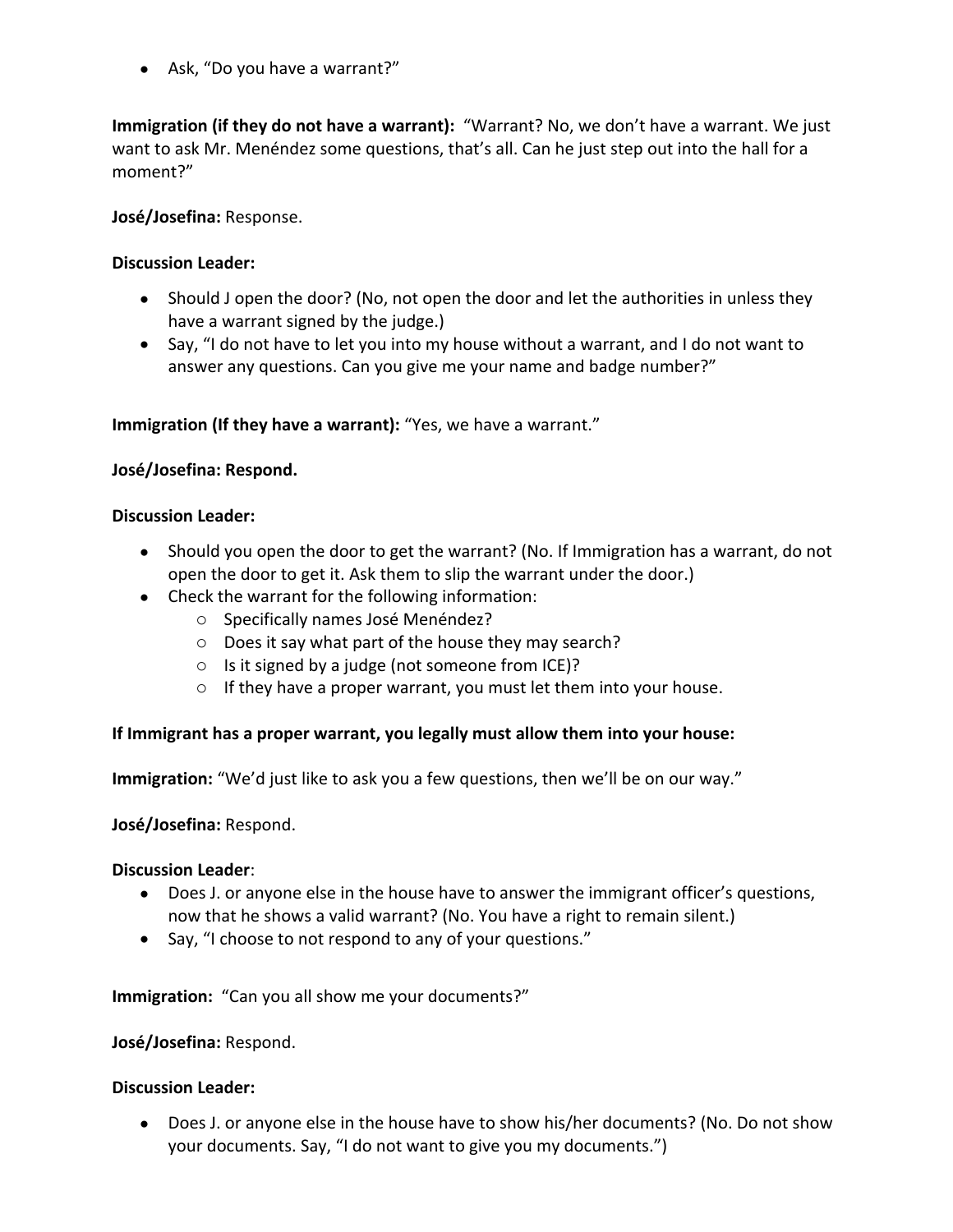- It is OK to show valid US-issued documents, such as a driver's license, visa, or green card. Do not give false documents, or documents from your country of origin, such as a passport.
- Since the warrant is specifically looking for J. Menéndez, they will not detain you if you are undocumented, because your name is not on the warrant. Although you have the right to refuse to give information, if you refuse to cooperate in any way you may antagonize the officers, an argument may ensue, and they may accuse you of being threatening or assaulting them, then arrest you. You will need to assess the situation and decide how much to cooperate.
- If you are J. Menéndez, and they ask you if you are J. Menéndez, should you tell them your real name? (Yes. Lying about who you are is a crime, and will hurt your case if you go to court.)

**Immigration:** "We just need to walk around your home for safety reasons."

#### **José/Josefina:** Respond.

#### **Discussion Leader:**

- Check the warrant, to see if it says that Immigration may search your entire home. If it does, then you must allow the search.
- If the warrant does not include permission to search the home, say, "I do not consent to your searching my home."

#### **Discussion Leader: It is important for you to observe and document what happened when ICE raided your home. Preferably, write this information down and share it with your lawyer:**

- Who the officers were, what their badge numbers were, how they acted, what they said to get into your house.
- Who was present: family members, especially children.
- How did they act? Did they yell at anyone? Draw weapons? Walk through the house? Search your belongings without permission? Handcuff anyone?
- How did they react when you exercised your rights to not answer any questions or give them documents?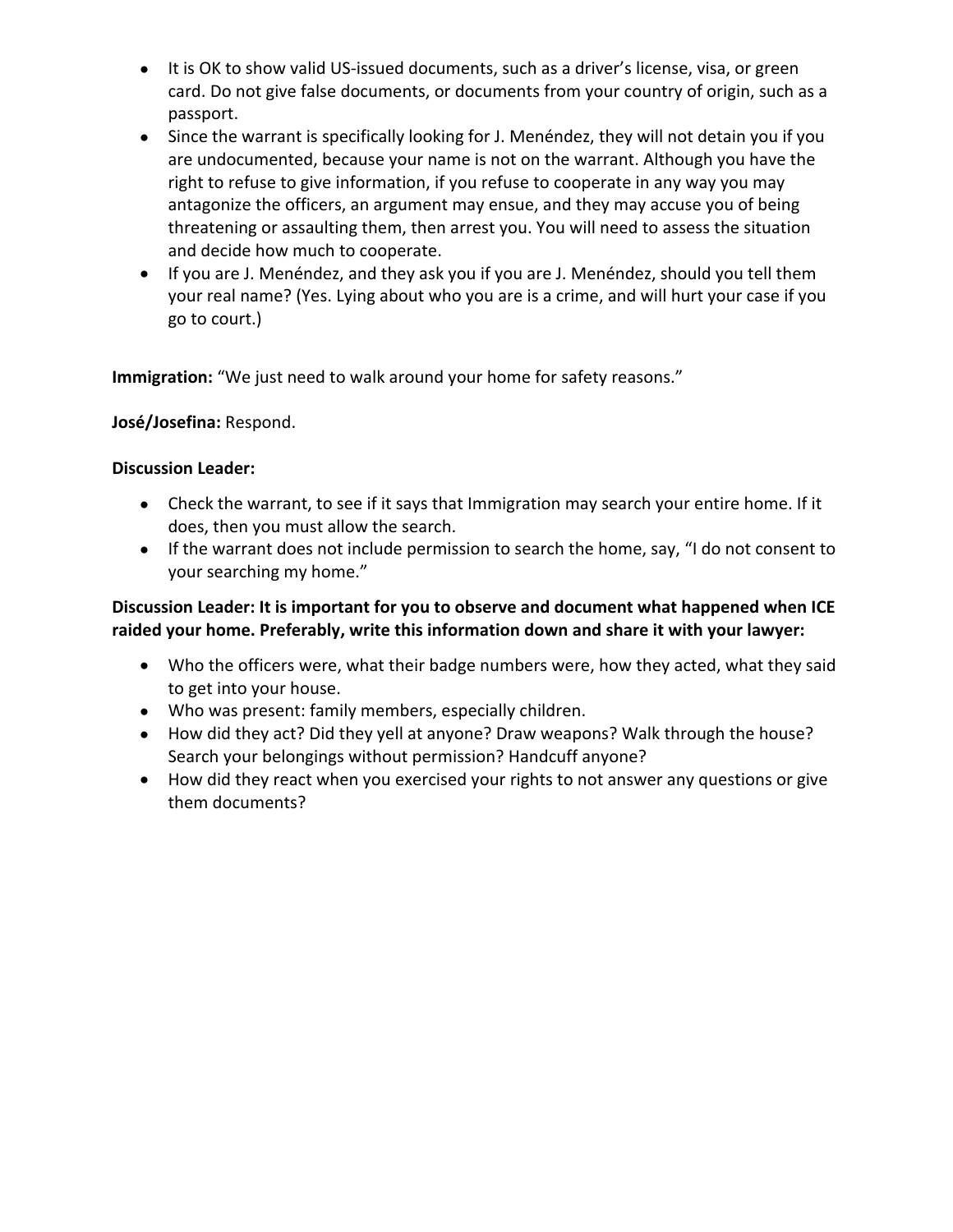# **KNOW YOUR RIGHTS!**

## **SCRIPT FOR IMMIGRATION OFFICER**

### **ROLE PLAY II: THERE IS A RAID IN YOUR HOME**

**SCENARIO II: You are at home with your husband or wife, two children and your sister who lives with you. There is a loud knock on the door.** 

**Immigration: KNOCK KNOCK KNOCK!**

**José/Josefina: Respond.**

**Immigration:** "This is the police. We're looking for José Menéndez. We think some of his identity cards have been stolen, and we need your help. Is he here?"

**José/Josefina:** Respond.

**Immigration:** "These are the immigration authorities. We want to speak to Mr. Menéndez. KNOCK KNOCKKNOCK! Please open the door and let us in so we can talk with him."

**José/Josefina:** Respond.

**Immigration: (if they do not have a warrant):** "Warrant? No, we don't have a warrant. We just want to ask Mr. Menéndez some questions, that's all. Can he just step out into the hall for a moment?"

**José/Josefina:** Response.

**Immigration: (If they do have a warrant):** "Yes, we have a warrant."

**José/Josefina:** Respond.